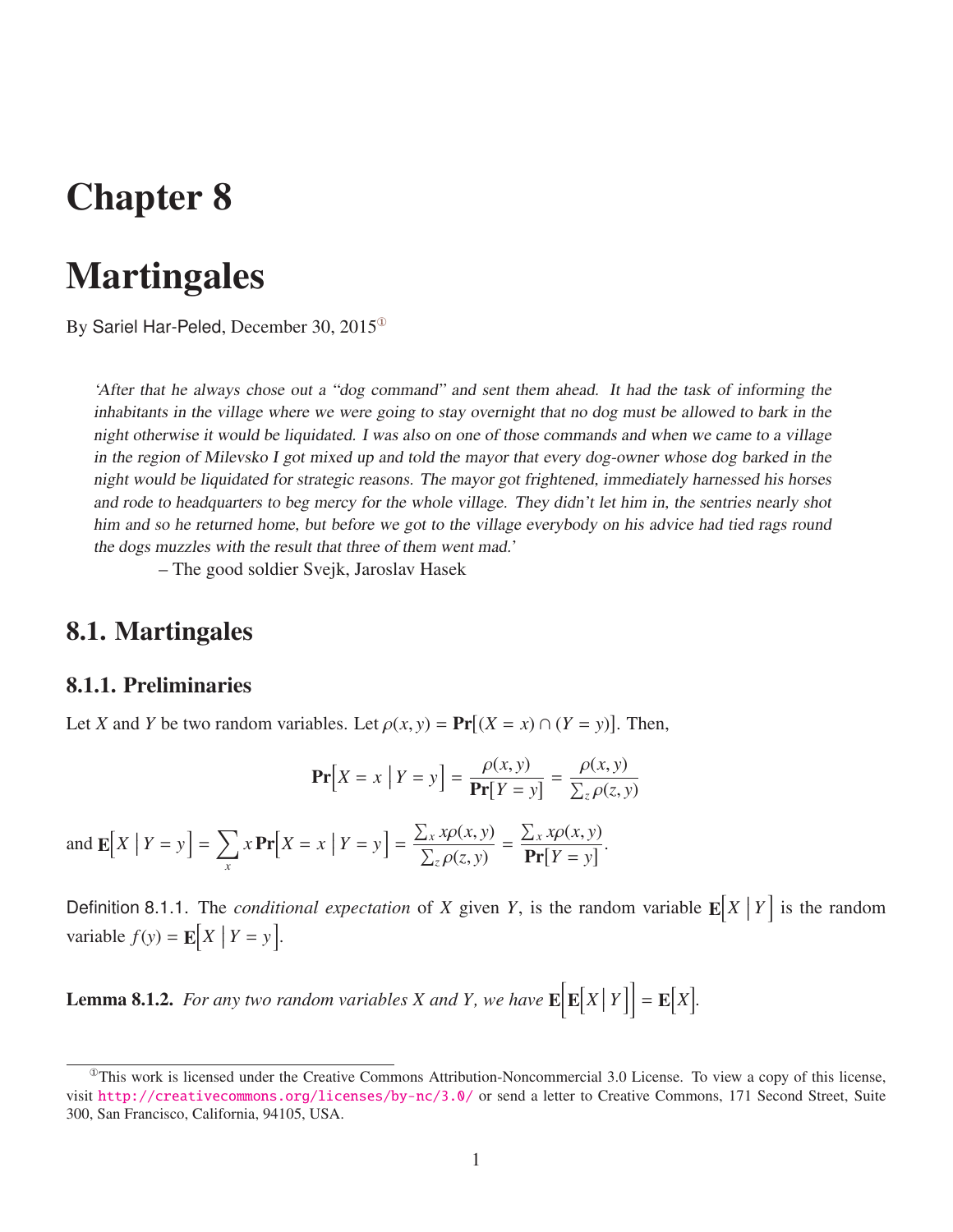Proof: 
$$
\mathbf{E}[\mathbf{E}[X|Y]] = \mathbf{E}_{Y}[\mathbf{E}[X|Y=y]] = \sum_{y} \mathbf{Pr}[Y=y] \mathbf{E}[X|Y=y]
$$
  
\n
$$
= \sum_{y} \mathbf{Pr}[Y=y] \frac{\sum_{x} x \mathbf{Pr}[X=x \cap Y=y]}{\mathbf{Pr}[Y=y]}
$$
\n
$$
= \sum_{y} \sum_{x} x \mathbf{Pr}[X=x \cap Y=y] = \sum_{x} x \sum_{y} \mathbf{Pr}[X=x \cap Y=y]
$$
\n
$$
= \sum_{x} x \mathbf{Pr}[X=x] = \mathbf{E}[X].
$$

<span id="page-1-0"></span>**Lemma 8.1.3.** For any two random variables X and Y, we have  $\mathbf{E}\left[Y \cdot \mathbf{E}[X|Y]\right] = \mathbf{E}[XY]$ .

*Proof:* We have that  $\mathbf{E}[Y \cdot \mathbf{E}[X | Y]] = \sum$ *y*  $\Pr[Y = y] \cdot y \cdot \mathbf{E}[X \mid Y = y]$ 

$$
= \sum_{y} \mathbf{Pr}[Y = y] \cdot y \cdot \frac{\sum_{x} x \mathbf{Pr}[X = x \cap Y = y]}{\mathbf{Pr}[Y = y]} = \sum_{x} \sum_{y} xy \cdot \mathbf{Pr}[X = x \cap Y = y] = \mathbf{E}[XY].
$$

### 8.1.2. Martingales

Intuitively, martingales are a sequence of random variables describing a process, where the only thing that matters at the beginning of the *i*th step is where the process was in the end of the  $(i - 1)$ th step. That is, it does not matter how the process arrived to a certain state, only that it is currently at this state.

Definition 8.1.4. A sequence of random variables  $X_0, X_1, \ldots$ , is said to be a *martingale sequence* if for all  $i > 0$ , we have  $\mathbb{E}[X_i | X_0, \dots, X_{i-1}] = X_{i-1}.$ 

**Lemma 8.1.5.** Let  $X_0, X_1, \ldots$ , be a martingale sequence. Then, for all  $i \ge 0$ , we have  $\mathbb{E}[X_i] = \mathbb{E}[X_0]$ .

#### 8.1.2.1. Examples of martingales

Example 8.1.6. An example of martingales is the sum of money after participating in a sequence of fair bets. That is, let *X<sup>i</sup>* be the amount of money a gambler has after playing *i* rounds. In each round it either gains one dollar, or loses one dollar. Clearly, we have  $\mathbf{E}[X_i | X_0, \dots, X_{i-1}] = \mathbf{E}[X_i | X_{i-1}] = X_i$ .

Example 8.1.7. Let  $Y_i = X_i^2 - i$ , where  $X_i$  is as defined in the above example. We claim that  $Y_0, Y_1, \ldots$  is a martingale. Let us verify that this is true. Given  $Y_{i+1}$  we have  $Y_{i+1} = Y_i^2 - (i-1)$ . We have that martingale. Let us verify that this is true. Given  $Y_{i-1}$ , we have  $Y_{i-1} = X_{i-1}^2 - (i - 1)$ . We have that

$$
\mathbf{E}\Big[Y_i \mid Y_{i-1}\Big] = \mathbf{E}\Big[X_i^2 - i \mid X_{i-1}^2 - (i-1)\Big] = \frac{1}{2}\Big((X_{i-1} + 1)^2 - i)\Big) + \frac{1}{2}\Big((X_{i-1} - 1)^2 - i\Big)
$$
  
=  $X_{i-1}^2 + 1 - i = X_{i-1}^2 - (i-1) = Y_{i-1}$ ,

which implies that indeed it is a martingale.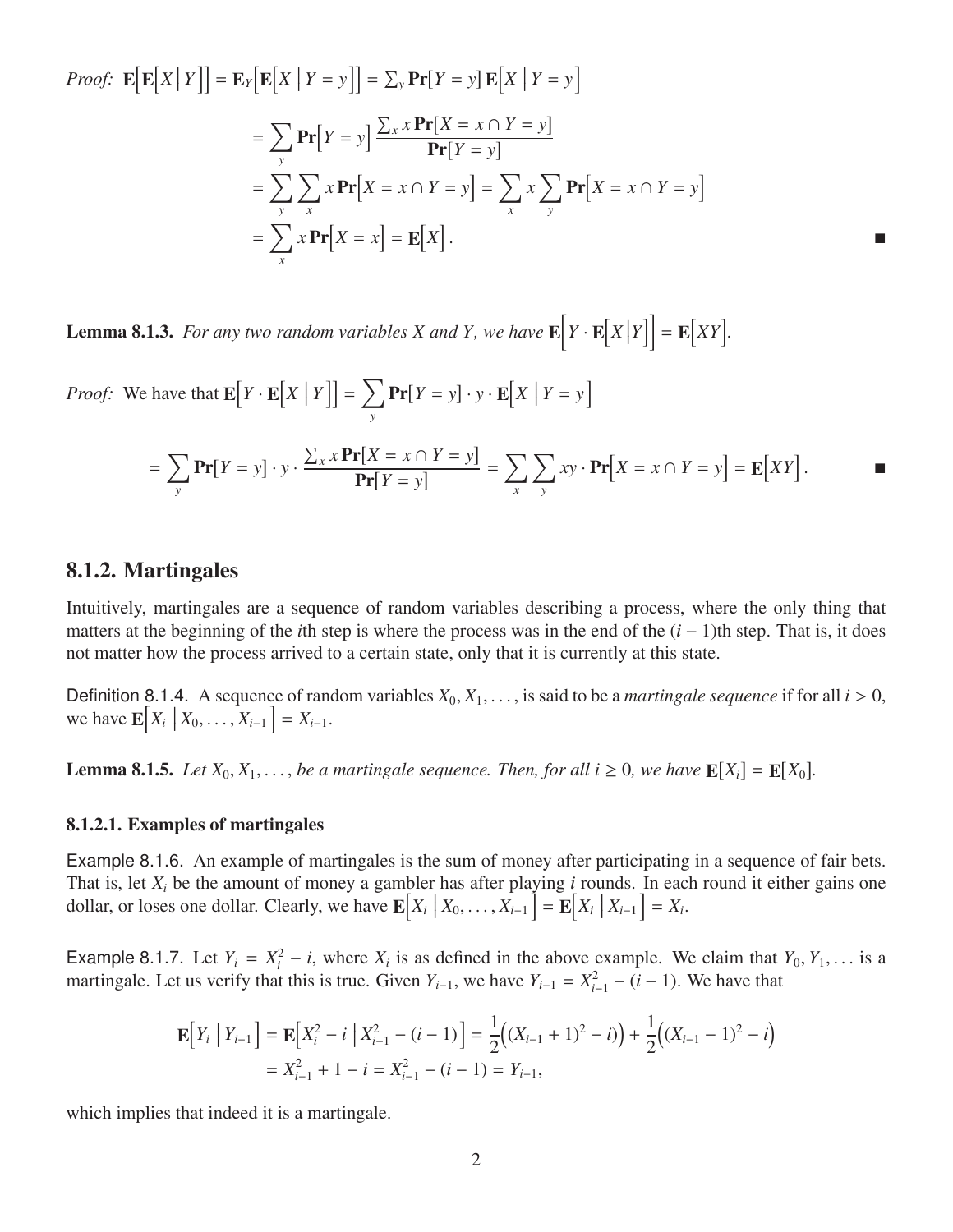Example 8.1.8. Let *U* be a urn with *b* black balls, and *w* white balls. We repeatedly select a ball and replace it by *c* balls having the same color. Let *X<sup>i</sup>* be the fraction of black balls after the first *i* trials. We claim that the sequence  $X_0, X_1, \ldots$  is a martingale.

Indeed, let  $n_i = b + w + i(c - 1)$  be the number of balls in the urn after the *i*th trial. Clearly,

$$
\mathbf{E}\Big[X_i \mid X_{i-1}, \dots, X_0\Big] = X_{i-1} \cdot \frac{(c-1) + X_{i-1}n_{i-1}}{n_i} + (1 - X_{i-1}) \cdot \frac{X_{i-1}n_{i-1}}{n_i}
$$
  
= 
$$
\frac{X_{i-1}(c-1) + X_{i-1}n_{i-1}}{n_i} = X_{i-1} \frac{c-1 + n_{i-1}}{n_i} = X_{i-1} \frac{n_i}{n_i} = X_{i-1}.
$$

Example 8.1.9. Let *G* be a random graph on the vertex set  $V = \{1, \ldots, n\}$  obtained by independently choosing to include each possible edge with probability  $p$ . The underlying probability space is called  $G_{n,p}$ . Arbitrarily label the  $m = n(n-1)/2$  possible edges with the sequence 1, ..., *m*. For 1 ≤ *j* ≤ *m*, define the indicator random variable  $I_j$ , which takes values 1 if the edge  $j$  is present in  $G$ , and has value 0 otherwise. These indicator variables are independent and each takes value 1 with probability *p*.

Consider any real valued function *f* defined over the space of all graphs, e.g., the clique number, which is defined as being the size of the largest complete subgraph. The *edge exposure martingale* is defined to be the sequence of random variables  $X_0, \ldots, X_m$  such that

$$
X_i = \mathbf{E}\Big[ f(G) | I_1, \ldots, I_i \Big],
$$

while  $X_0 = \mathbb{E}[f(G)]$  and  $X_m = f(G)$ . This sequence of random variable begin a martingale follows immediately from a theorem that would be described in the next lecture.

One can define similarly a *vertex exposure martingale*, where the graph  $G_i$  is the graph induced on the first *i* vertices of the random graph *G*.

Example 8.1.10 (The sheep of Mabinogion). The following is taken from medieval Welsh manuscript based on Celtic mythology:

"And he came towards a valley, through which ran a river; and the borders of the valley were wooded, and on each side of the river were level meadows. And on one side of the river he saw a flock of white sheep, and on the other a flock of black sheep. And whenever one of the white sheep bleated, one of the black sheep would cross over and become white; and when one of the black sheep bleated, one of the white sheep would cross over and become black." – *Peredur the son of Evrawk*, from the *Mabinogion*.

More concretely, we start at time 0 with  $w_0$  white sheep, and  $b_0$  black sheep. At every iteration, a random sheep is picked, it bleats, and a sheep of the other color turns to this color. the game stops as soon as all the sheep have the same color. No sheep dies or get born during the game. Let  $X_i$  be the expected number of black sheep in the end of the game, after the *i*th iteration. For reasons that we would see later on, this sequence is a martingale.

The original question is somewhat more interesting – if we are allowed to take a way sheep in the end of each iteration, what is the optimal strategy to maximize  $X_i$ ?

#### 8.1.2.2. Azuma's inequality

A sequence of random variables  $X_0, X_1, \ldots$  has *bounded differences* if  $|X_i - X_{i-1}| \leq \Delta$ , for some fixed  $\Delta$ .

**Theorem 8.1.11 (Azuma's Inequality.).** *Let*  $X_0$ , . . . ,  $X_m$  *be a martingale with*  $X_0 = 0$ *, and*  $|X_{i+1} - X_i|$  ≤ 1 *for*  $all$  0  $\leq$  *i*  $<$  *m.* Let  $\lambda$  > 0 *be arbitrary. Then*  $Pr[X_m > \lambda \sqrt{m}]$  $\boxed{m}$  < exp( $-\lambda^2/2$ )